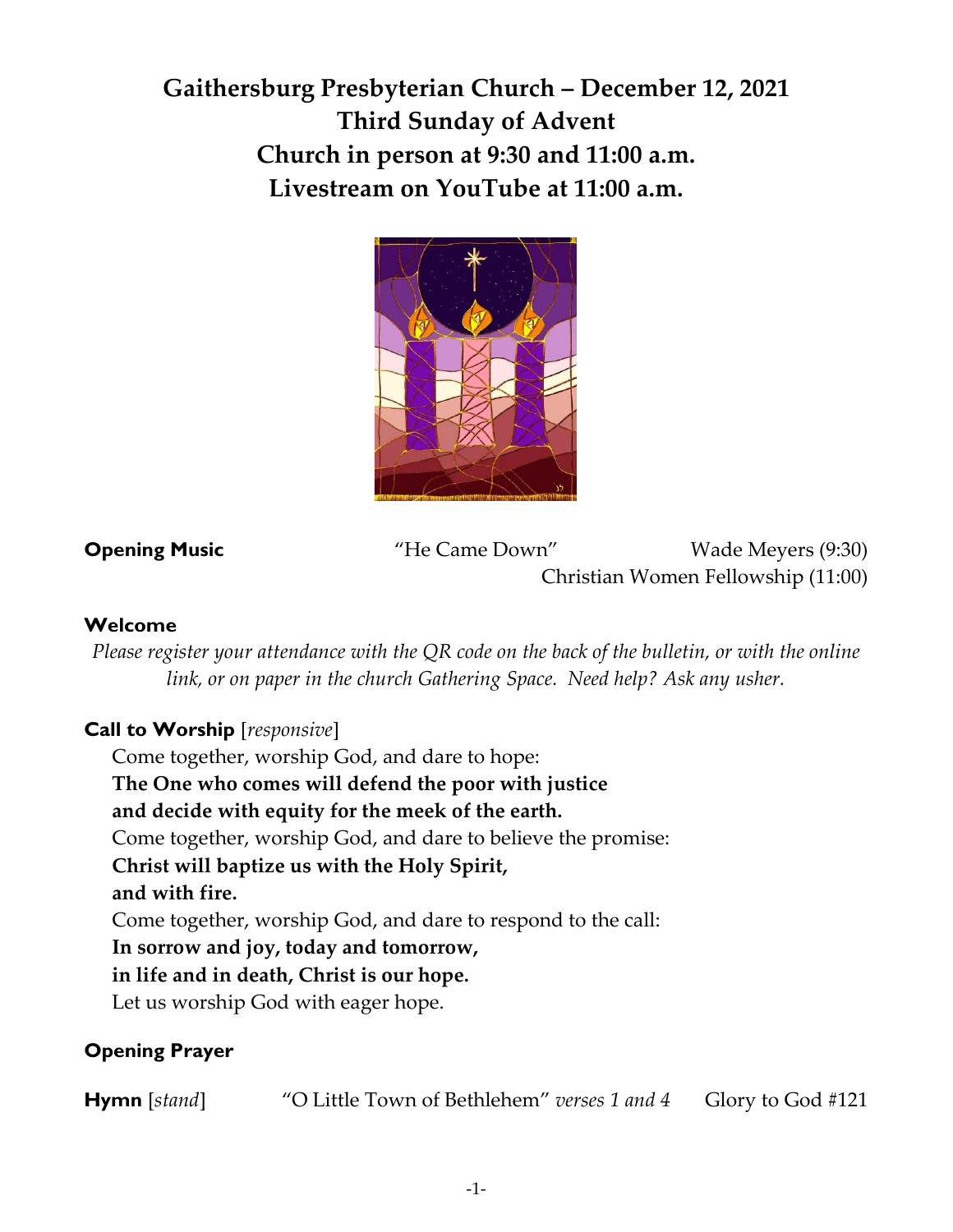## **Call to Confession and Prayer of Confession** [*together*] **Shepherd of Israel, God of hosts, we have turned away from you, neglecting the welfare of your creation, ignoring the plight of your people, and living only for ourselves. Forgive our small-mindedness, we pray, and our selfish choices. Forgive our inattention to others, and our shallow love for you. We pray in Jesus' name, Amen.**

[*Silence for Personal Prayer*]

#### **Assurance of Pardon**

# **We Listen to God's Word**

#### **Children's Message Carolyn Hayes Carolyn Hayes**

*Children and youth leave for class. Children can be picked up after church in Room 30/31 or Room 32/33. Youth will be released from class to find you.* 

| <b>Sung Response</b>                                                         | "Away in a Manger" verses 1 and 3                                                                                                    | Glory to God #115 |
|------------------------------------------------------------------------------|--------------------------------------------------------------------------------------------------------------------------------------|-------------------|
| <b>Scripture</b>                                                             | Isaiah 65:17-25                                                                                                                      |                   |
|                                                                              | <sup>17</sup> For I am about to create new heavens and a new earth;                                                                  |                   |
| or come to mind.                                                             | the former things shall not be remembered                                                                                            |                   |
|                                                                              | <sup>18</sup> But be glad and rejoice for ever in what I am creating;                                                                |                   |
| for I am about to create Jerusalem as a joy,<br>and its people as a delight. |                                                                                                                                      |                   |
|                                                                              | <sup>19</sup> I will rejoice in Jerusalem, and delight in my people;                                                                 |                   |
| or the cry of distress.                                                      | no more shall the sound of weeping be heard in it,                                                                                   |                   |
|                                                                              | <sup>20</sup> No more shall there be in it an infant that lives but a few days,                                                      |                   |
|                                                                              | or an old person who does not live out a lifetime;                                                                                   |                   |
|                                                                              | for one who dies at a hundred years will be considered a youth,<br>and one who falls short of a hundred will be considered accursed. |                   |
|                                                                              | <sup>21</sup> They shall build houses and inhabit them;                                                                              |                   |
|                                                                              | they shall plant vineyards and eat their fruit.                                                                                      |                   |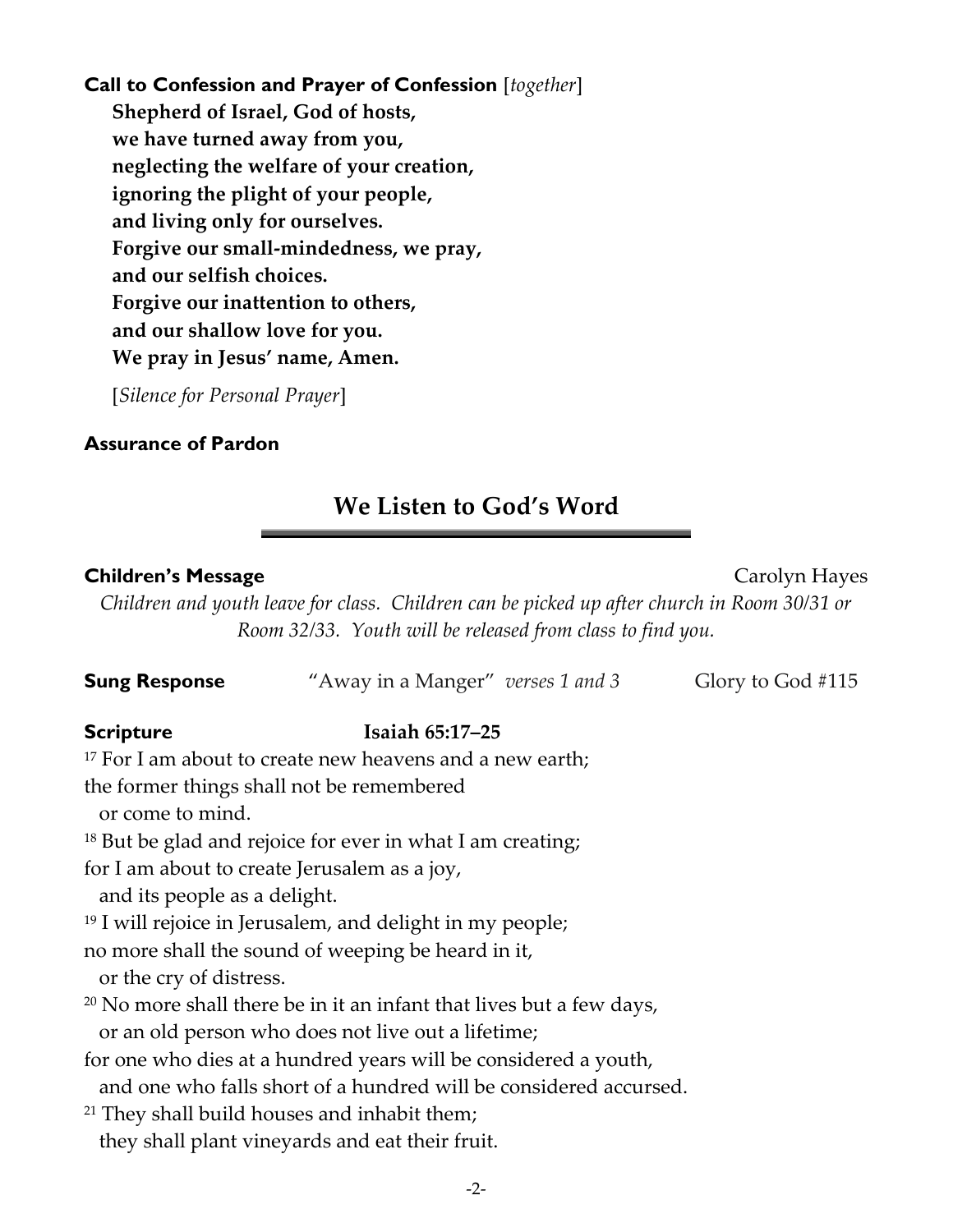<sup>22</sup> They shall not build and another inhabit; they shall not plant and another eat; for like the days of a tree shall the days of my people be, and my chosen shall long enjoy the work of their hands. <sup>23</sup> They shall not labor in vain, or bear children for calamity; for they shall be offspring blessed by the Lord and their descendants as well. <sup>24</sup> Before they call I will answer, while they are yet speaking I will hear. <sup>25</sup> The wolf and the lamb shall feed together, the lion shall eat straw like the ox; but the serpent—its food shall be dust! They shall not hurt or destroy

on all my holy mountain, says the Lord.

#### **Mark 2:1–12**

When he returned to Capernaum after some days, it was reported that he was at home. <sup>2</sup>So many gathered around that there was no longer room for them, not even in front of the door; and he was speaking the word to them. 3Then some people came, bringing to him a paralyzed man, carried by four of them. <sup>4</sup>And when they could not bring him to Jesus because of the crowd, they removed the roof above him; and after having dug through it, they let down the mat on which the paralytic lay. 5When Jesus saw their faith, he said to the paralytic, 'Son, your sins are forgiven.' <sup>6</sup>Now some of the scribes were sitting there, questioning in their hearts, <sup>7</sup>'Why does this fellow speak in this way? It is blasphemy! Who can forgive sins but God alone?' 8At once Jesus perceived in his spirit that they were discussing these questions among themselves; and he said to them, 'Why do you raise such questions in your hearts? 9Which is easier, to say to the paralytic, "Your sins are forgiven", or to say, "Stand up and take your mat and walk"? <sup>10</sup>But so that you may know that the Son of Man has authority on earth to forgive sins'—he said to the paralytic—  $11'$ I say to you, stand up, take your mat and go to your home.<sup>' 12</sup>And he stood up, and immediately took the mat and went out before all of them; so that they were all amazed and glorified God, saying, 'We have never seen anything like this!'

The Word of God for the people of God. **Thanks be to God.**

**Sermon** *Jesus Has No Need for Hand Sanitizer* Rev. Mary Austin